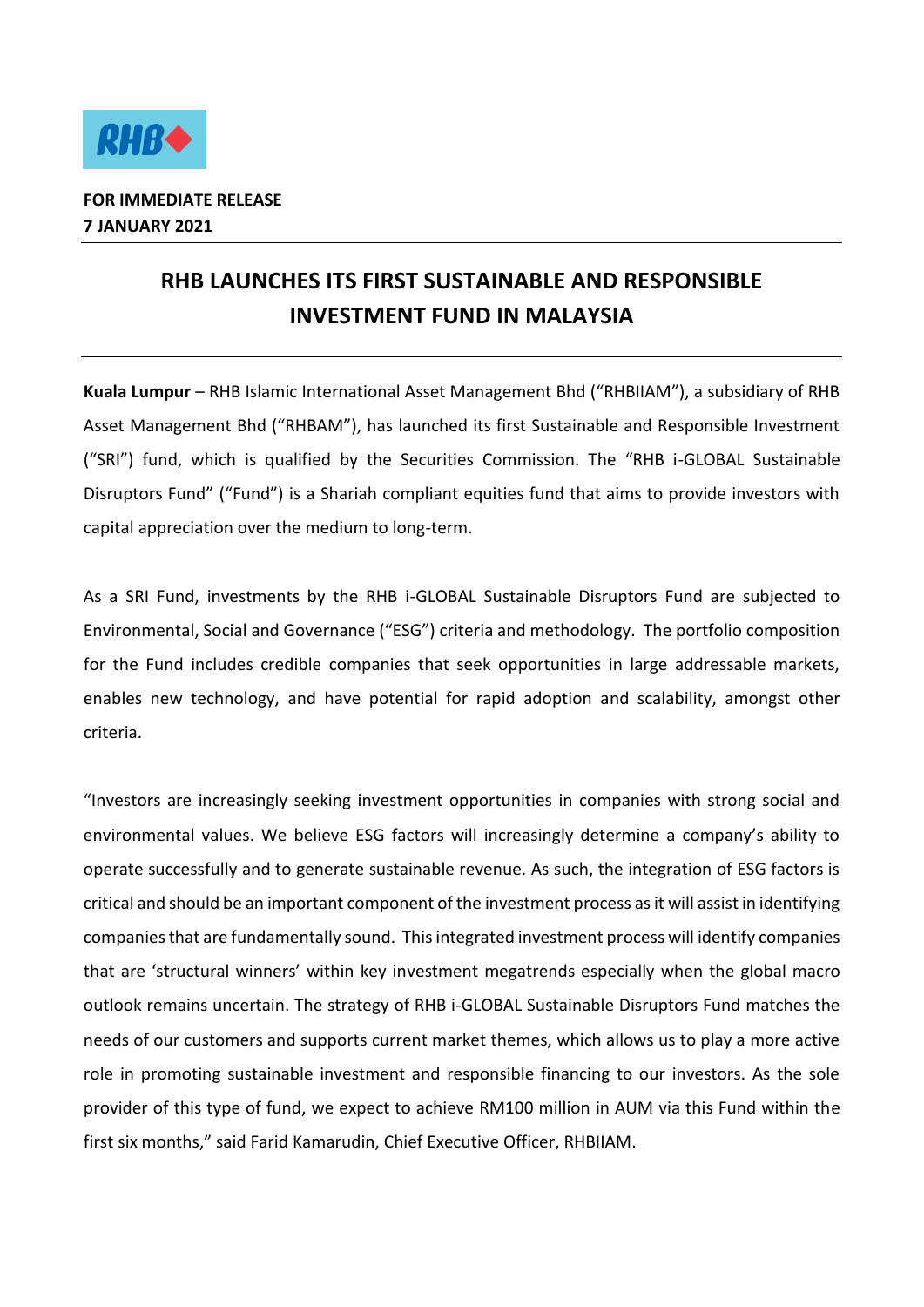RHBIIAM has also appointed JPMorgan Asset Management (Singapore) Limited ("J.P. Morgan") as its Investment Adviser for the said Fund.

"Picking a winning investment fund is crucial for any investor, and our strategy's competitive edge stems from our proprietary information advantage to leverage on the expertise and capabilities of our Investment Adviser, J.P. Morgan. In addition to the due diligence exercise as well as the fundamental and financial analysis, J.P. Morgan will also look at ESG factors when evaluating the companies. This collaboration further strengthens our capabilities for close monitoring of companies and investments, which in turn, provides more valuable insights to our investors," added Farid.

"We are delighted to partner with RHB Islamic International Asset Management to bring this unique and exciting investment strategy to Malaysian Investors. The strategy seeks to identify investments that will benefit from key long-term structural growth themes including digitalisation, the energy revolution and healthcare innovation. It leverages the insights of JPMorgan Asset Management's 370+ equity professionals and employs an ESG integrated, unconstrained approach towards identifying these investment opportunities," said Mr. Supreet Bhan, Executive Director, Head of South East Asia Funds for JPMorgan Asset Management.

The Fund allows customers to invest in any country or region, including countries in emerging markets. This enables adoption of other investment strategies such as sector rotations and the ability to determine stock positions based on highest conviction investment ideas, within a risk-controlled framework.

RHBAM had previously launched its first ESG fund in 2017, "RHB SRI-KEHATI Index Fund" in Indonesia.

RHB launched its Sustainability Framework in November 2019. The Framework spells out the Group's approach in embedding sustainable or ESG practices into the Group's business and operations, as well as risk management process, and this forms part of its sustainability vision of Building a Sustainable Future, premised on three key Pillars- Sustainable and Responsible Banking, Embedding Good Practices and Enriching and Empowering Communities.